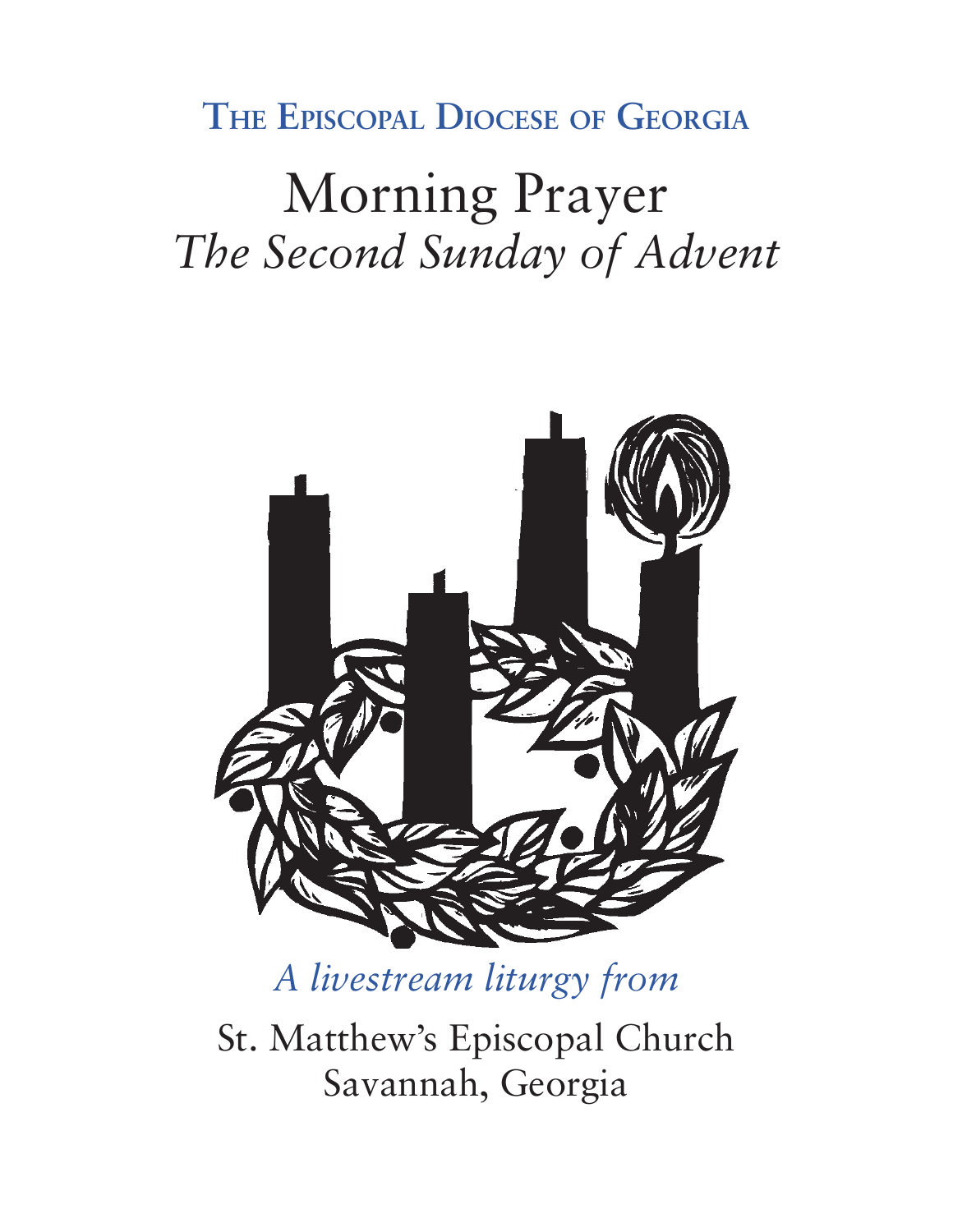# **The Second Sunday of Advent**

*Directions are shown in red with the responses in* **bold face type**

# **A note about the Diocese of Georgia's worship in Advent**

The four Sundays leading to the Feast of the Nativity are a time of anticipation as we look to the Second Coming even as we prepare to celebrate Emmanuel, God with us, in Jesus at his first advent in Bethlehem. Our worship in this season is designed to be more contemplative. The text of these services use Morning Prayer in *Enriching Our Worship I* together with the Book of Common Prayer. While not replacing the Prayer Book, *Enriching Our Worship* was offered in 1997 to expand the language, images and metaphors used in worship. The Prayers of the People were crafted by Bishop Logue drawing on the scripture we read on this Sunday.

**Prelude -** *Devotion -* Ms. Beryl Dandy, St. Matthew's, Savannah *Chester Nordman for the Chapel Hour Series copyright Hal Leonard Corporation Streamed with permission under ONE LICENSE #A-730938. All rights reserved.*

> *The Rev. Canon Joshua Varner will tell a portion of a Godly Play story that builds toward the Feast of the Nativity, followed by lighting the first candle of the Advent Wreath.*

**Hymn -** *O Come, O Come Emmanuel - A* Diocesan Staff Virtual Quartet *Latin, ca. 9th cent.; ver. Hymnal 1940, alt. Words © The Church Pension Fund Streamed with permission under ONE LICENSE #A-730938. All rights reserved.*

*Officiant* Shower, O heavens, from above, and let the skies rain down righteousness; let the earth open, that salvation may spring up, and let it cause righteousness to sprout up also. *Isaiah 45:8*

# **The Confession**

*The Officiant says to the people* Let us confess our sins to God.

*Silence may be kept.*

#### *Officiant and People together*

**God of all mercy, we confess that we have sinned against you, opposing your will in our lives. We have denied your goodness in each other, in ourselves, and in the world you have created. We repent of the evil that enslaves us, the evil we have done, and the evil done on our behalf. Forgive, restore, and strengthen us through our Savior Jesus Christ, that we may abide in your love and serve only your will. Amen.**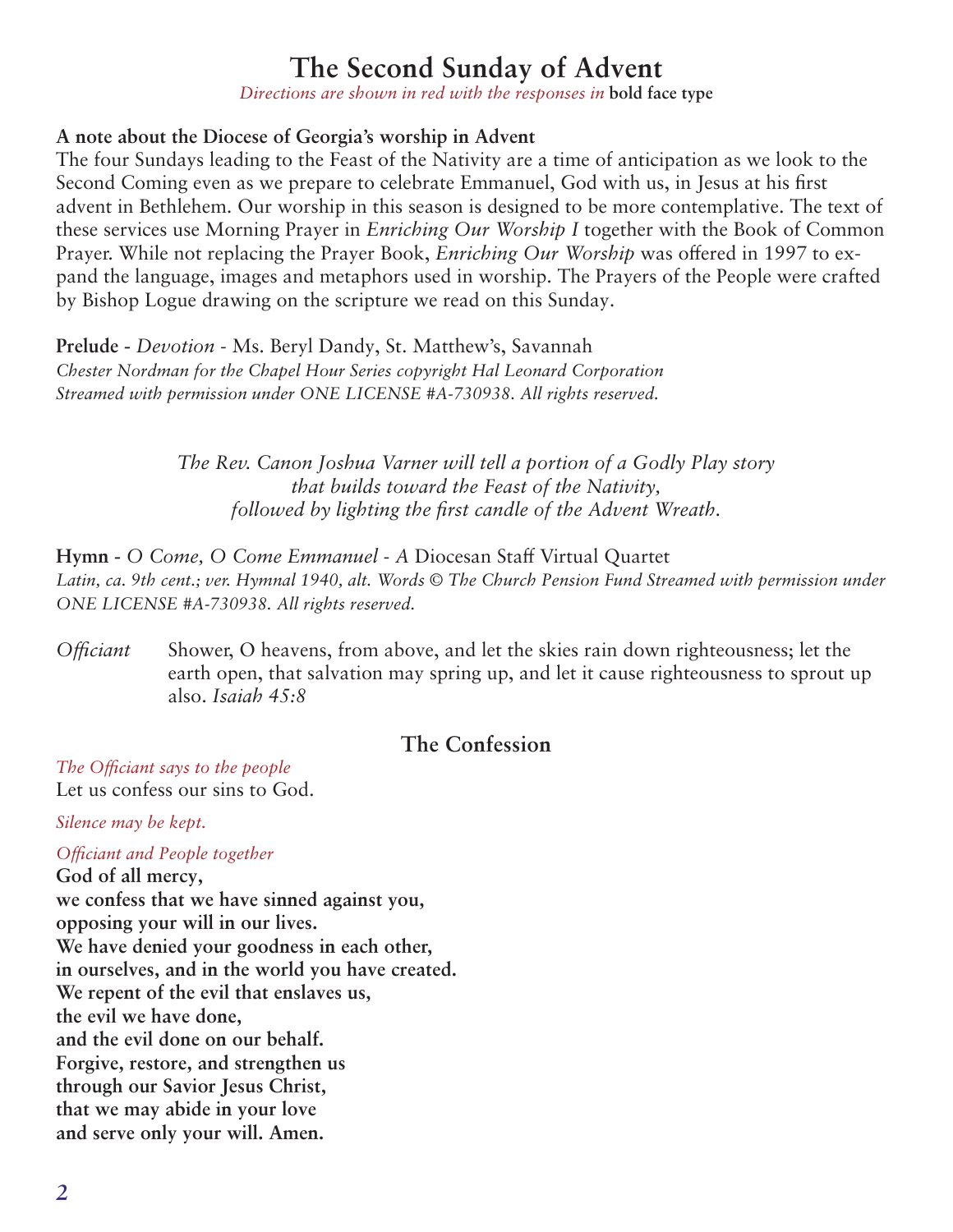#### *The Priest alone stands and says*

Almighty God have mercy on you, forgive you all your sins through the grace of Jesus Christ, strengthen you in all goodness, and by the power of the Holy Spirit keep you in eternal life. **Amen.**

# **The Invitatory and Psalter**

*Officiant* O God, let our mouth proclaim your praise.

*People* **And your glory all the day long.** 

**Praise to the holy and undivided Trinity, one God: as it was in the beginning, is now, and will be for ever. Amen. Alleluia.**

*Officiant* Our God and Savior now draws near: *All* **O come let us worship.**

# **Morning Psalm**

#### **Psalm 67:1-5** *Deus misereatur*

O God, be merciful to us and bless us, \* show us the light of your countenance and come to us.

Let your ways be known upon earth,  $*$ your saving health among all nations.

Let the peoples praise you, O God;  $*$ let all the peoples praise you.

Let the nations be glad and sing for joy, \* for you judge the peoples with equity and guide all the nations upon earth.

Let the peoples praise you, O God;  $*$ let all the peoples praise you.

# **The Lessons**

A Reading from Isaiah (Isaiah 40:1-11)

Comfort, O comfort my people, says your God.

Speak tenderly to Jerusalem, and cry to her

that she has served her term, that her penalty is paid,

that she has received from the Lord's hand double for all her sins.

A voice cries out: "In the wilderness prepare the way of the Lord, make straight in the desert a highway for our God.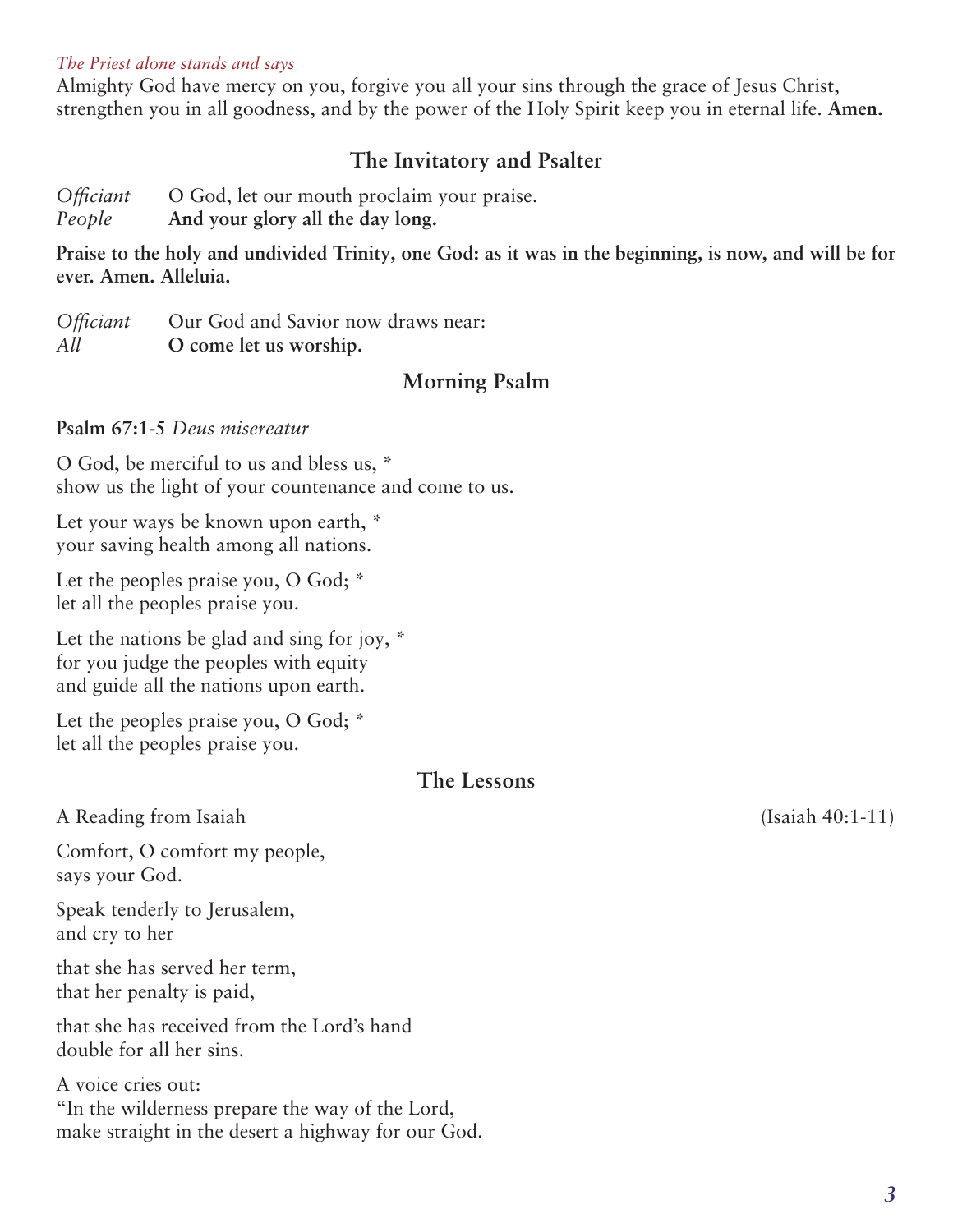Every valley shall be lifted up, and every mountain and hill be made low;

the uneven ground shall become level, and the rough places a plain.

Then the glory of the Lord shall be revealed, and all people shall see it together, for the mouth of the Lord has spoken."

A voice says, "Cry out!" And I said, "What shall I cry?"

All people are grass, their constancy is like the flower of the field.

The grass withers, the flower fades, when the breath of the Lord blows upon it; surely the people are grass.

The grass withers, the flower fades; but the word of our God will stand for ever.

Get you up to a high mountain, O Zion, herald of good tidings;

lift up your voice with strength, O Jerusalem, herald of good tidings, lift it up, do not fear;

say to the cities of Judah, "Here is your God!"

See, the Lord God comes with might, and his arm rules for him;

his reward is with him, and his recompense before him.

He will feed his flock like a shepherd; he will gather the lambs in his arms,

and carry them in his bosom, and gently lead the mother sheep.

*Reader* The Word of the Lord. *People* **Thanks be to God.**

**Canticle - A Song of Jerusalem Our Mother** *Isaiah 66:10-14*

**Rejoice with Jerusalem and be glad for her \* all you who love her,**

**Rejoice, rejoice with her, \* all you who mourn over her,**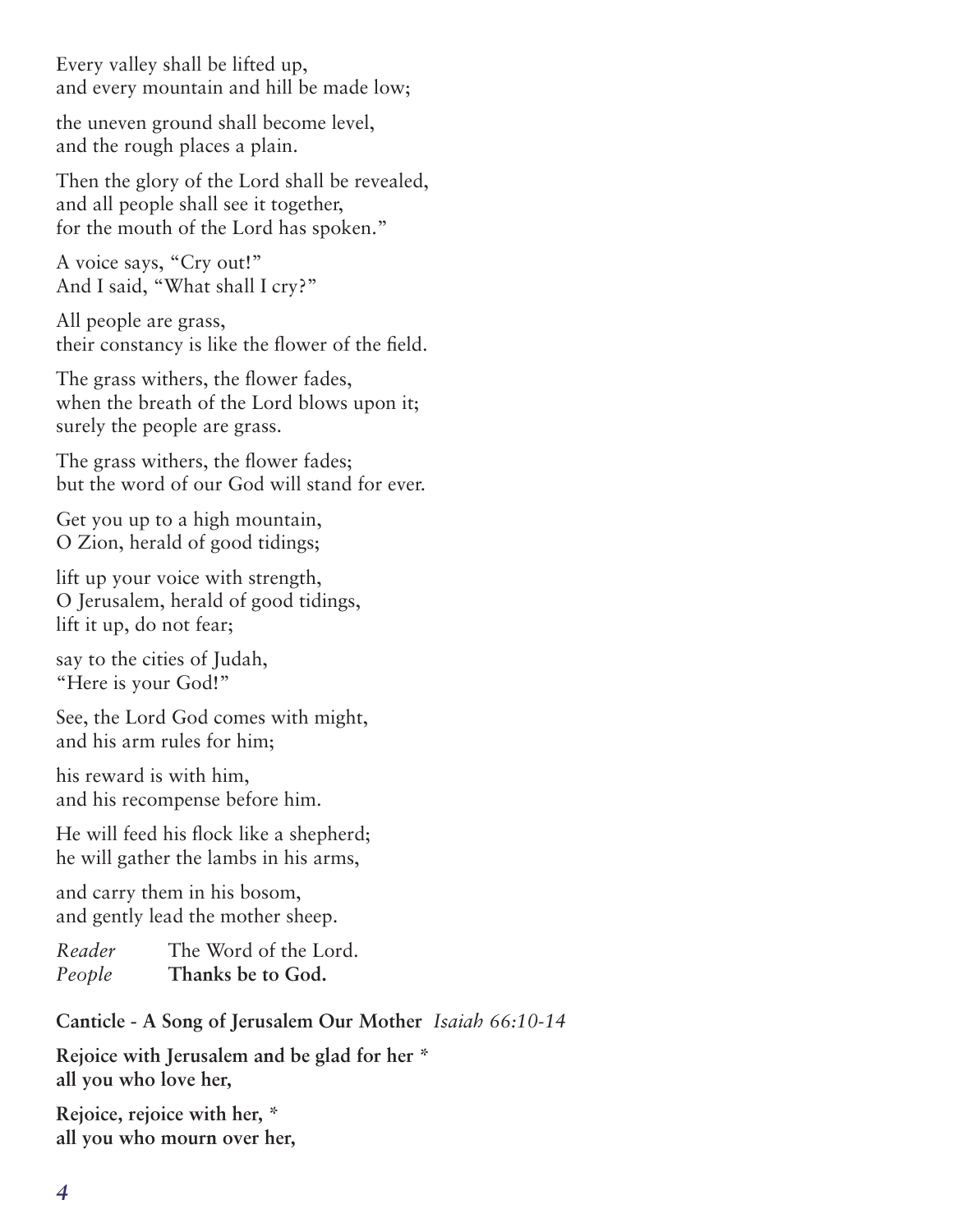**That you may drink deeply with delight \* from her comforting breast.**

**For thus says our God, \* "I will extend peace to her like a river, the wealth of nations like an overflowing stream.**

**"You shall nurse and be carried on her arm, and you shall nestle in her lap.**

**"As a mother comforts her child, so will I comfort you; \* you shall be comforted in Jerusalem.**

**"You shall see, and your heart shall rejoice, \* you shall flourish like the grass of the fields."**

**Hymn -** *On Jordan's Bank the Baptist's Cry -* A St. Matthew's, Savannah, Virtual Choir *Charles Coffin (1676-1749); tr. Charles Winfred Douglas (1867-1944), after John Chandler (1806-1876); alt. Streamed with permission under ONE LICENSE #A-730938. All rights reserved.*

A Reading from the Gospel of Mark (Mark 1:1-8)

The beginning of the good news of Jesus Christ, the Son of God. As it is written in the prophet Isaiah,

> "See, I am sending my messenger ahead of you, who will prepare your way; the voice of one crying out in the wilderness:

'Prepare the way of the Lord, make his paths straight,"

John the baptizer appeared in the wilderness, proclaiming a baptism of repentance for the forgiveness of sins. And people from the whole Judean countryside and all the people of Jerusalem were going out to him, and were baptized by him in the river Jordan, confessing their sins. Now John was clothed with camel's hair, with a leather belt around his waist, and he ate locusts and wild honey. He proclaimed, "The one who is more powerful than I is coming after me; I am not worthy to stoop down and untie the thong of his sandals. I have baptized you with water; but he will baptize you with the Holy Spirit."

*Reader* The Word of the Lord. *People* **Thanks be to God.**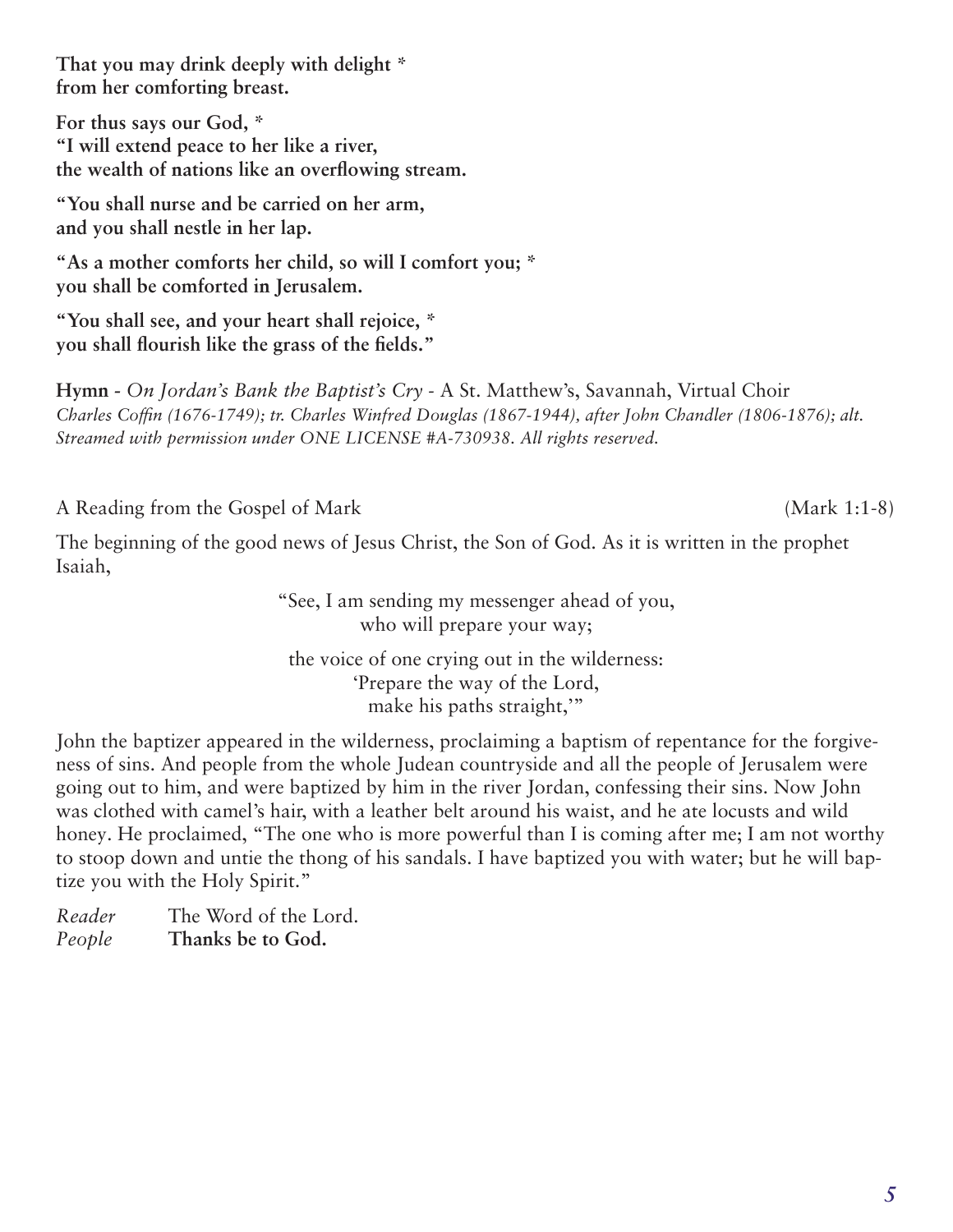## **The Sermon**

The Rev. Canon Loren Lasch *Canon to the Ordinary*

**Hymn -** *Better be ready -* A St. Matthew's, Savannah, Virtual Choir *Traditional song. Public domain.*

# **The Apostles' Creed**

**I believe in God, the Father almighty, creator of heaven and earth. I believe in Jesus Christ, his only son, our Lord. He was conceived by the power of the Holy Spirit and born of the Virgin Mary. He suffered under Pontius Pilate, was crucified, died, and was buried. He descended to the dead. On the third day he rose again. He ascended into heaven, and is seated at the right hand of the Father. He will come again to judge the living and the dead. I believe in the Holy Spirit, the holy catholic Church, the communion of saints, the forgiveness of sins, the resurrection of the body, and the life everlasting. Amen.**

#### **The Prayers**

| <i><b>Officiant</b></i> | Hear our cry, O God.      |
|-------------------------|---------------------------|
| People                  | And listen to our prayer. |
| <i><b>Officiant</b></i> | Let us pray.              |

#### *Officiant and People*

**Our Father in heaven, hallowed be your Name, your kingdom come, your will be done, on earth as in heaven. Give us today our daily bread. Forgive us our sins as we forgive those who sin against us. Save us from the time of trial, and deliver us from evil.**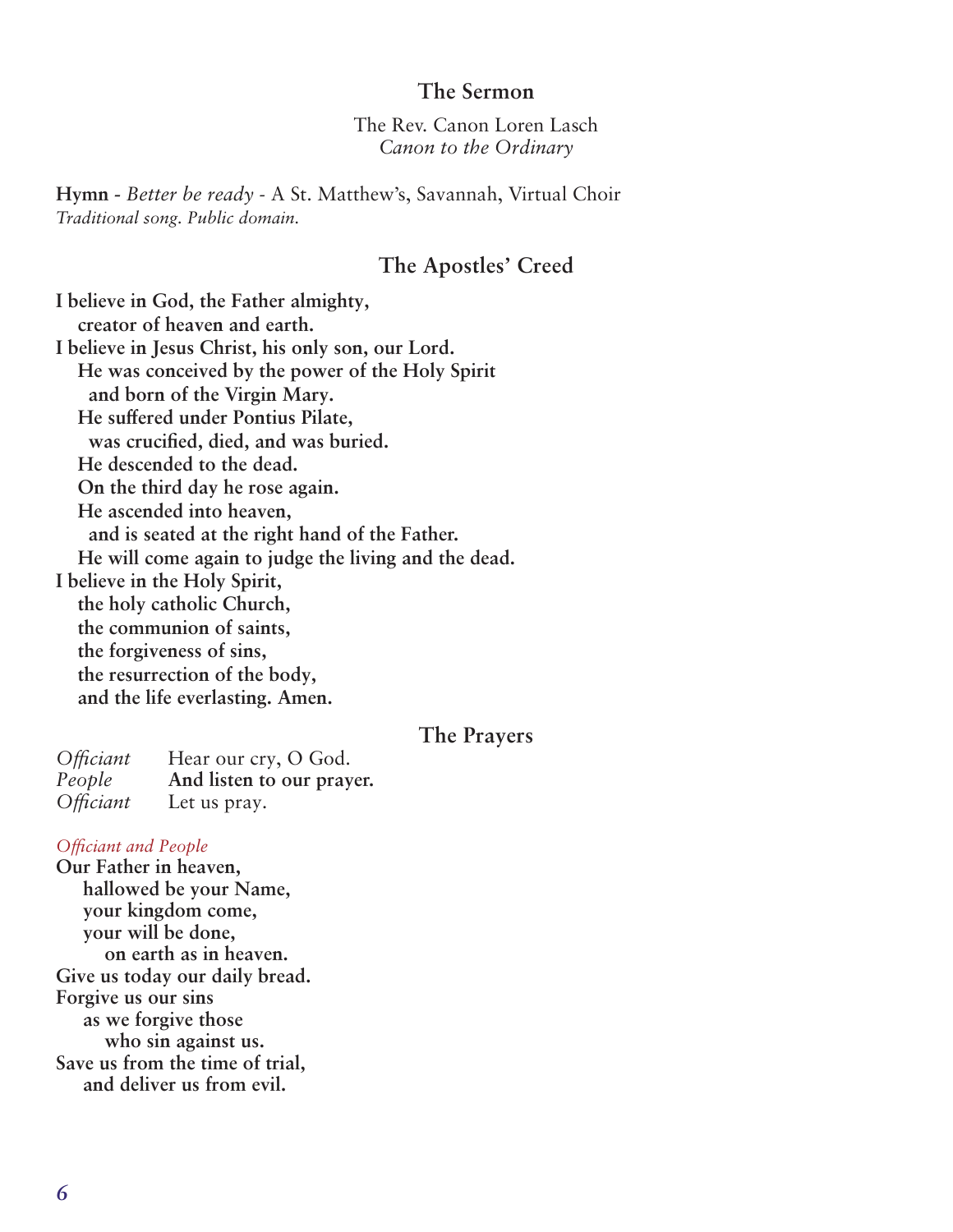# **For the kingdom, the power, and the glory are yours, now and for ever. Amen.**

Merciful God, who sent your messengers the prophets to preach repentance and prepare the way for our salvation: Give us grace to heed their warnings and forsake our sins, that we may greet with joy the coming of Jesus Christ our Redeemer; who lives and reigns with you and the Holy Spirit, one God, now and for ever. **Amen.**

- *Officiant:* John the Baptist cried out in the wilderness, "Prepare the way of the Lord." As we prepare to celebrate Jesus' first advent in Bethlehem, we prepare for his second coming in glory. Making room in our hearts for him to come more fully, let us pray for ourselves, for one another, and all in need.
- *Officiant:* The grass withers, the flower fades; but your Word stands for ever. Assist your church to so proclaim and live out your teaching that all may greet with joy the coming of Jesus Christ our Redeemer. Scatter the darkness with the light of your love, we pray.  *Silence*
- *Officiant:* That all in authority in this and every nation may speak peace to their people that all may flourish and the land will yield its increase. Scatter the darkness with the light of your love, we pray.  *Silence*
- *Officiant:* For the many cities and towns of the Diocese of Georgia and all who live in them, that we may be found by him at peace. Scatter the darkness with the light of your love, we pray.  *Silence*
- *Officiant:* That the many people who call on the one name of our Lord Jesus Christ yet live divided by that same faith may be gathered together as lambs in his arms that there will be one flock and one shepherd. Scatter the darkness with the light of your love, we pray.  *Silence*
- *Officiant:* That the homeless, the jobless, the friendless, and all who live in want may find the wholeness that comes from your peace alone, and that the sick, the suffering, and the dying may be assured by your comforting presence. Scatter the darkness with the light of your love, we pray.  *Silence*
	-
- *Officiant:* That all the faithful departed may know the joy of the new heaven and a new earth where righteousness is at home. Scatter the darkness with the light of your love, we pray.  *Silence*
- *Officiant:* The prayers and thanksgivings of the congregation gathered here online may be offered either silently or aloud. Scatter the darkness with the light of your love, we pray.  *Silence*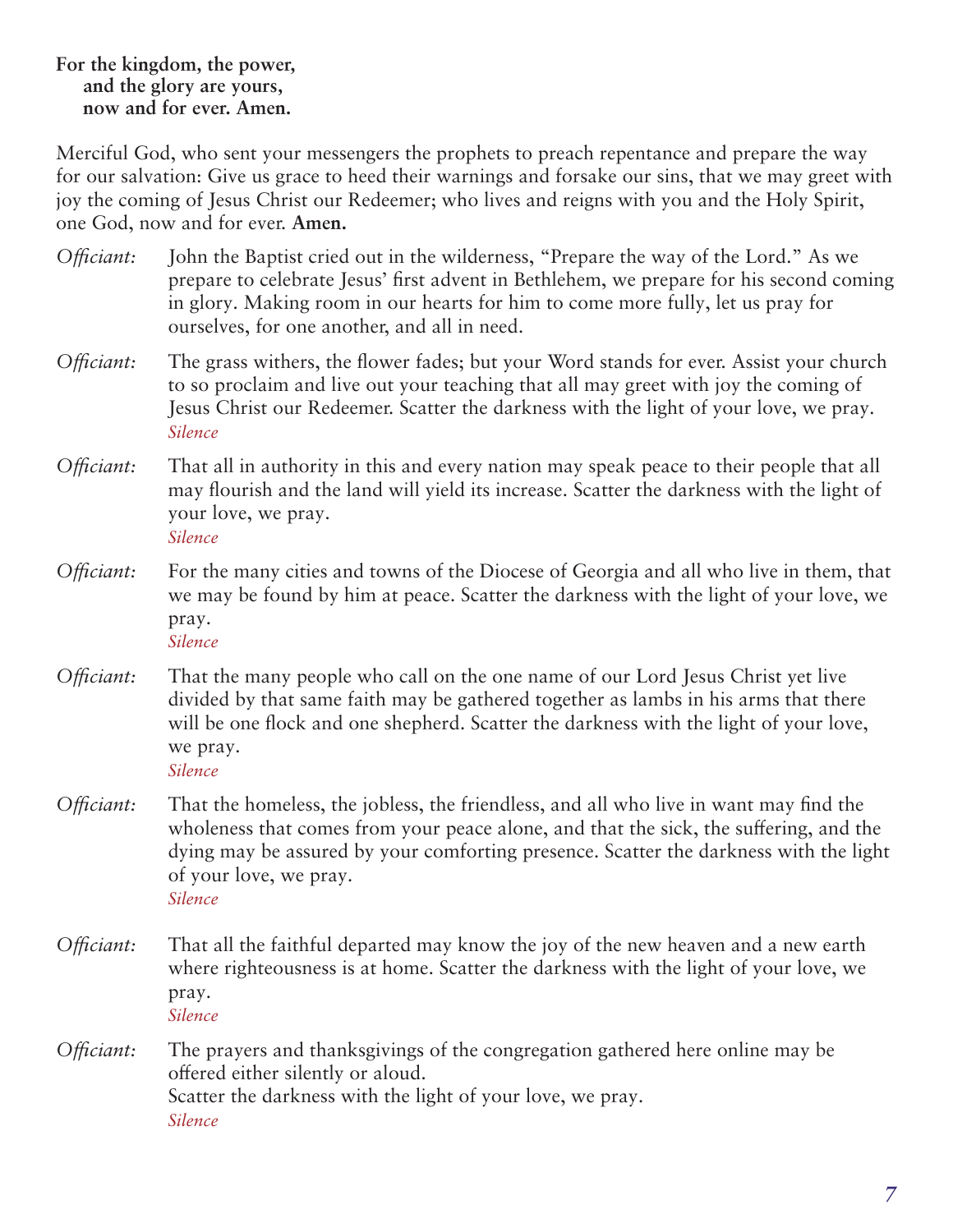*Officiant:* Merciful God, as we prepare for your coming, we offer these prayers and praises trusting in your mercy and goodness that you will answer the cries of our hearts not as we wish, but as you know to be best for us, and for all for whom we pray. This we ask in the name of your Son Jesus Christ, by the power of the Holy Spirit. **Amen.** 

# **Hymn -** *Ubi Caritas -* The Rev. Guillermo Arboleda

*Jacques Berthier © 1978, 1980, 1981, 1991 Taizé. Publ. and dist. by GIA. Streamed with permission under ONE LICENSE #A-730938. All rights reserved.*

# *The General Thanksgiving*

# *Officiant and People*

**Almighty God, Father of all mercies, we your unworthy servants give you humble thanks for all your goodness and loving-kindness to us and to all whom you have made. We bless you for our creation, preservation, and all the blessings of this life; but above all for your immeasurable love in the redemption of the world by our Lord Jesus Christ; for the means of grace, and for the hope of glory. And, we pray, give us such an awareness of your mercies, that with truly thankful hearts we may show forth your praise, not only with our lips, but in our lives, by giving up our selves to your service, and by walking before you in holiness and righteousness all our days; through Jesus Christ our Lord, to whom, with you and the Holy Spirit, be honor and glory throughout all ages. Amen.**

# **The Blessing**

# *Officiant then concludes with the following*

May the Sun of Righteousness shine upon you and scatter the darkness from before your path; and the blessing of God Almighty, the Father, the Son, and the Holy Spirit, be among you, and remain with you always. **Amen.**

# **The Dismissal**

| <i>Officiant</i> | Let us bless the Lord. |
|------------------|------------------------|
| People           | Thanks be to God.      |